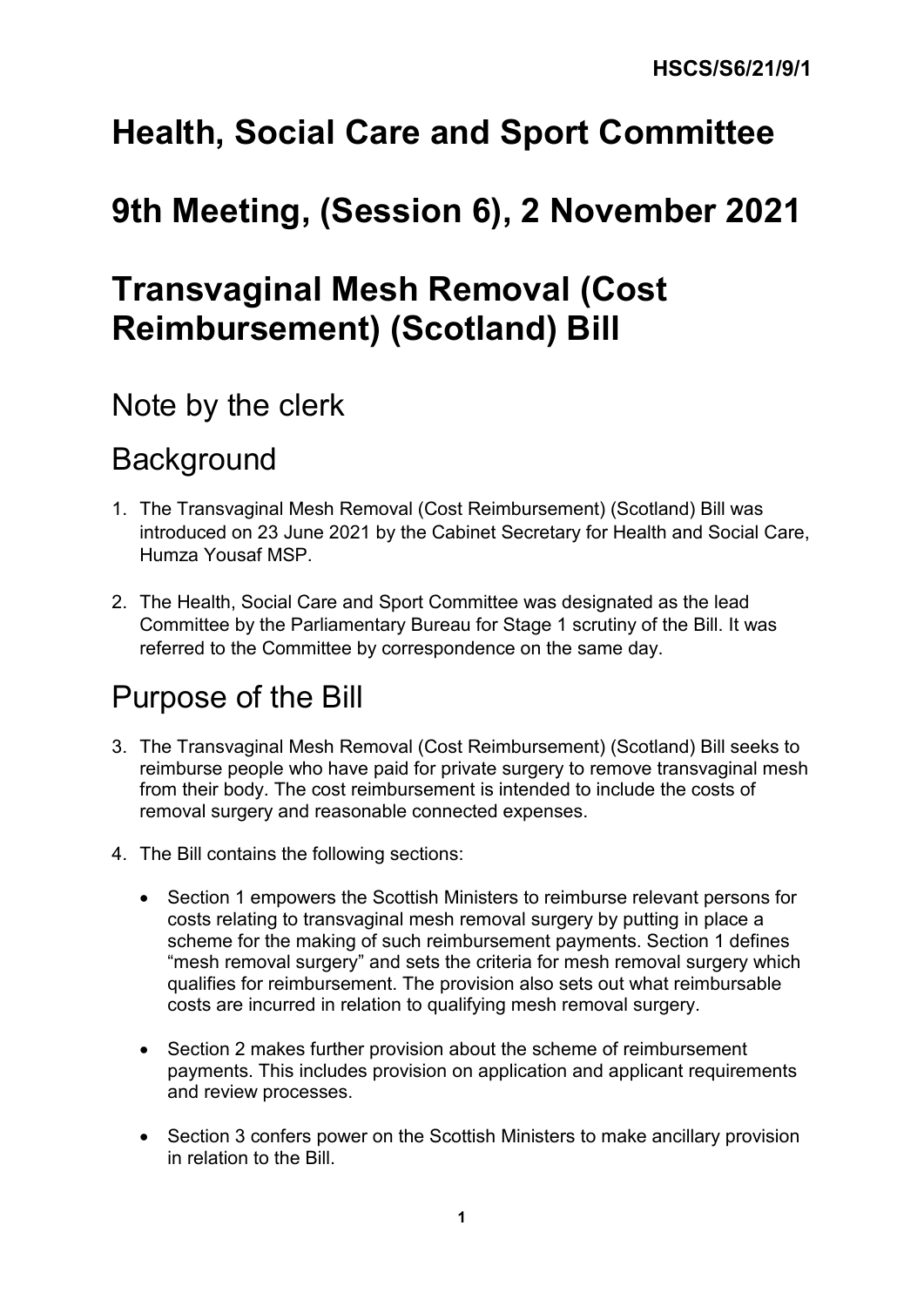- Section 4 provides for commencement, and
- Section 5 sets out the short title of the Bill.

## **Scrutiny**

- 5. The Committee agreed its approach to Stage 1 scrutiny of the Scottish Government's Transvaginal Mesh Removal (Cost Reimbursement) (Scotland) Bill during its meeting on 31 August 2021.
- 6. The Committee issued a call for written views on the Bill on 1 September 2021, which ran until 13 October 2021 and received 15 submissions<sup>1</sup>.
- 7. Contracts have been awarded to Mercy Hospital in Missouri America, and the Spire Health Care in Bristol where Dr Veronikis and Professor Hashim respectively perform surgery, to carry out mesh removal where patients wish it to take place outside of the NHS. The Committee wrote to Dr Veronikis<sup>[2](#page-1-1)</sup> and Professor Hashim<sup>[3](#page-1-2)</sup> for more information. Professor Hashim replied on 5 October 2021[4.](#page-1-3)
- 8. The Committee's Stage 1 scrutiny consists of four sessions in October and November over two dates; 26 October and 2 November 2021.

| <b>26 October 2021</b> | Private informal roundtable with individuals who have<br>$\bullet$<br>privately paid for transvaginal mesh removal surgery. An<br>anonymous synopsis of the meeting is attached at<br>Annexe A. |
|------------------------|-------------------------------------------------------------------------------------------------------------------------------------------------------------------------------------------------|
|                        | Evidence session with the Bill team from the Scottish<br>$\bullet$<br>Government. The Official Report is available here.                                                                        |
| 2 November 2021        | Evidence session with representatives from NHS Greater<br>$\bullet$<br>Glasgow and Clyde, the Complex Mesh National Surgical<br>Service and NHS National Services Scotland.                     |
|                        | Evidence session with the Cabinet Secretary for Health<br>$\bullet$<br>and Social Care.                                                                                                         |

<span id="page-1-0"></span> **<sup>1</sup> [Transvaginal Mesh Removal \(Cost Reimbursement\) \(Scotland\) Bill -](https://yourviews.parliament.scot/health/mesh-removal-bill/) Scottish Parliament - [Citizen Space](https://yourviews.parliament.scot/health/mesh-removal-bill/)**

<span id="page-1-1"></span>**<sup>2</sup> [Letter to Dr Veronikis from Convener inviting him to give written evidence to the Committee |](https://www.parliament.scot/chamber-and-committees/committees/current-and-previous-committees/session-6-health-social-care-and-sport-committee/correspondence/2021/dr-veronikis-invite)  [Scottish Parliament Website](https://www.parliament.scot/chamber-and-committees/committees/current-and-previous-committees/session-6-health-social-care-and-sport-committee/correspondence/2021/dr-veronikis-invite)**

<span id="page-1-2"></span>**<sup>3</sup> [Letter from Convener to Mr Hashim inviting him to give written evidence to the Committee |](https://www.parliament.scot/chamber-and-committees/committees/current-and-previous-committees/session-6-health-social-care-and-sport-committee/correspondence/2021/mr-hashim-invite)  [Scottish Parliament Website](https://www.parliament.scot/chamber-and-committees/committees/current-and-previous-committees/session-6-health-social-care-and-sport-committee/correspondence/2021/mr-hashim-invite)**

<span id="page-1-3"></span>**<sup>4</sup> [Letter from Professor Hashim Hashim in relation to the Transvaginal Mesh Removal \(Cost](https://www.parliament.scot/chamber-and-committees/committees/current-and-previous-committees/session-6-health-social-care-and-sport-committee/correspondence/2021/committee-correspondence-item-page-branch)  Reimbursement) (Scotland) Bill - [19/10/21 | Scottish Parliament Website](https://www.parliament.scot/chamber-and-committees/committees/current-and-previous-committees/session-6-health-social-care-and-sport-committee/correspondence/2021/committee-correspondence-item-page-branch)**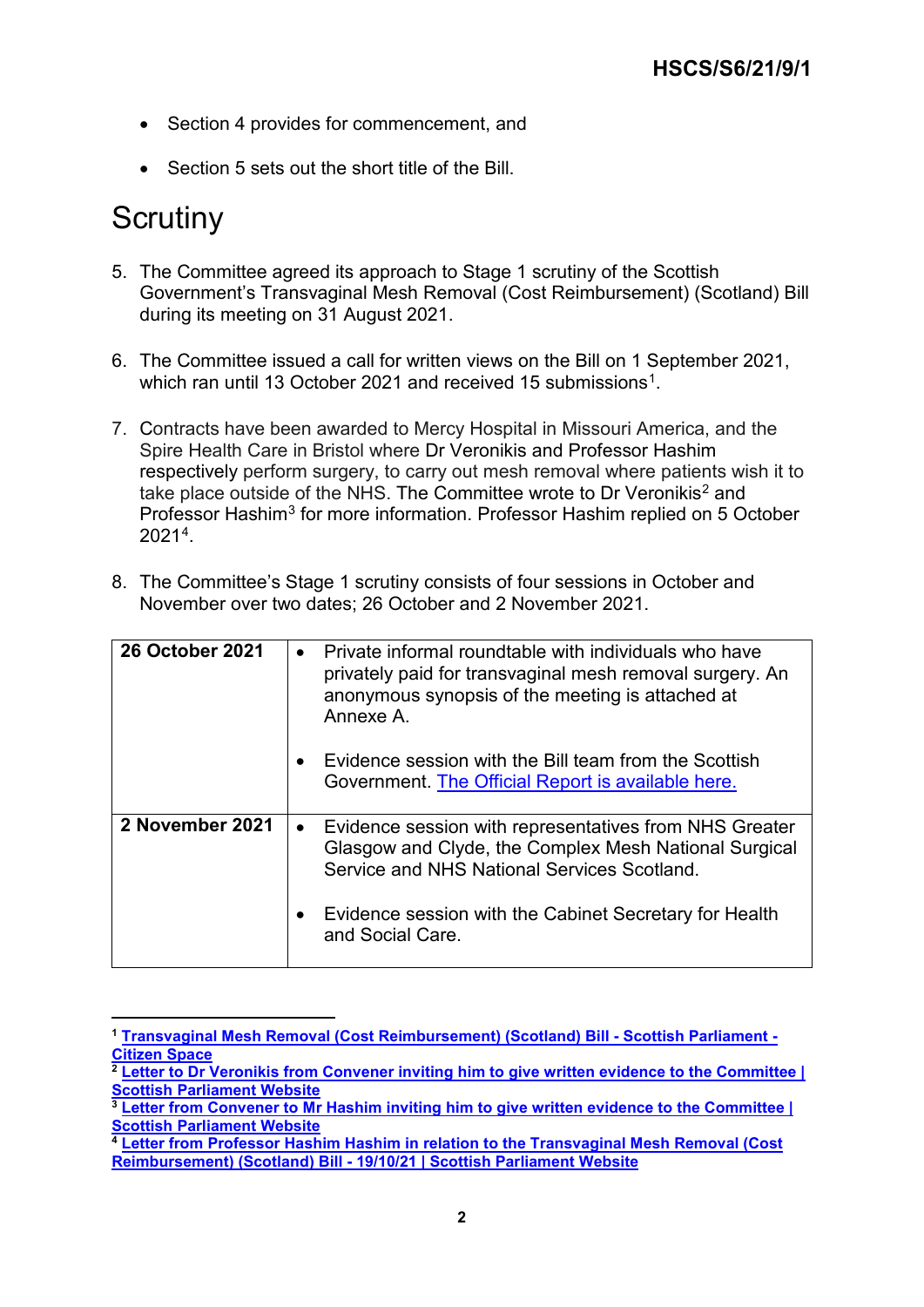- 9. The Public Finance and Administration Committee issued a call for views on the estimated financial implications of the Bill as set out in its accompanying Financial Memorandum (FM). This ran from 14 September 2021 until 15 October 2021 and received 2 submissions<sup>[5](#page-2-0)</sup>.
- 10.At its meeting on 28 September 2021, the Delegated Powers and Law Reform (DPLR) Committee considered the Bill at Stage 1. The DPLR Committee reported that it was content with the delegated powers provisions contained in the Bill $6$ .

### **Clerks to the Committee**

**28 October 2021**

<span id="page-2-1"></span><span id="page-2-0"></span> **<sup>5</sup> [Transvaginal Mesh Removal \(Cost Reimbursement\) \(Scotland\) Bill -](https://yourviews.parliament.scot/finance/transvaginal-mesh-bill-fm/) financial memorandum - [Scottish Parliament -](https://yourviews.parliament.scot/finance/transvaginal-mesh-bill-fm/) Citizen Space <sup>6</sup> [Transvaginal Mesh Removal \(Cost Reimbursement\) \(Scotland\) Bill: Stage 1 Report: DPLR](https://sp-bpr-en-prod-cdnep.azureedge.net/published/DPLR/2021/10/5/230a948c-312b-4bff-9458-6d49826ab30a/DPLRS062021R9.pdf)  [Committee](https://sp-bpr-en-prod-cdnep.azureedge.net/published/DPLR/2021/10/5/230a948c-312b-4bff-9458-6d49826ab30a/DPLRS062021R9.pdf)**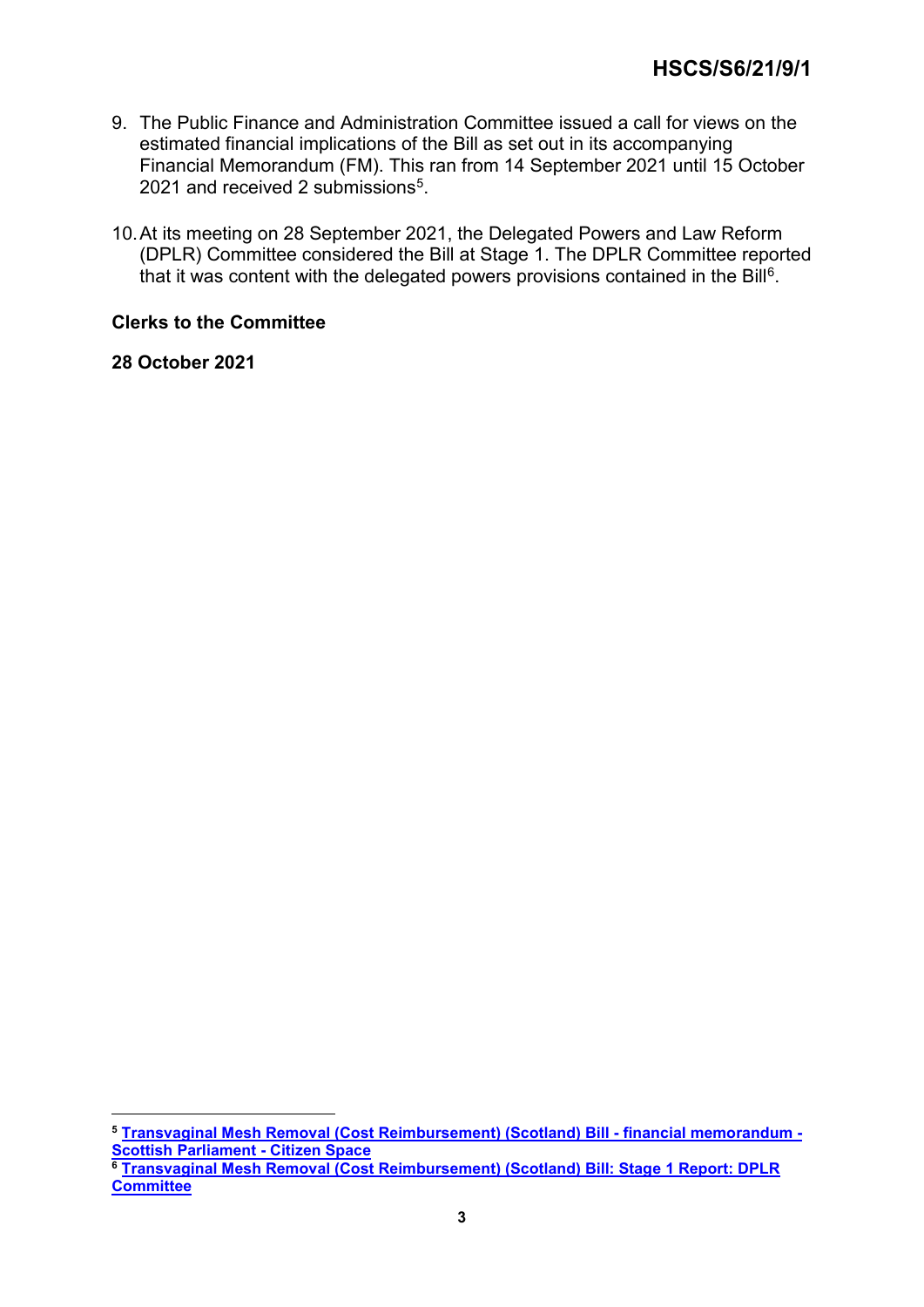### **HSCS/S6/21/9/1**

### **Annexe A**

### **Transvaginal Mesh Removal (Cost Reimbursement) (Scotland) Bill**

#### **Private informal roundtable with individuals who have privately paid for transvaginal mesh removal surgery.**

The Committee met with five individuals with experience of having undergone mesh removal surgery on Tuesday 26 October as part of the consideration of the Transvaginal Mesh Removal (Cost Reimbursement) (Scotland) Bill. The individuals were supported by the Health and Social Care Alliance.

The Committee heard first-hand accounts of individual experiences of privately arranging, travelling to and undergoing transvaginal mesh removal surgery and views on the Bill.

Below is a synopsis of points raised during the session.

#### **Reimbursement**

#### **What is needed for the Bill?**

A fair and flexible system for reimbursement is needed that takes individual and exceptional circumstances into account.

#### **What should be included?**

Costs for:

- pre and post-operative appointments and support, in addition to removal surgery. This includes ongoing mental health support, physiotherapy and pain relief;
- insurance to travel outwith the UK:
- a travel companion all individuals agreed it would be impossible to travel and have surgery without a companion;
- incidentals that individuals may not have receipts for, such as taxis, pharmacy pain relief. Some surgeries took place a number of years ago. Evidence of costs for surgery, travel and accommodation can be provided, but what of additional incidentals?;
- additional travel during COVID. A number of women had additional costs due to visa and embassy issues; and
- loan and credit card interest.

There was mixed opinion on the issue of reimbursement where crowdfunding had been used. Some individuals thought crowdfunding should be reimbursed through the individual undergoing surgery, others thought it was the responsibility of donors to apply for reimbursement.

#### **What is needed for mesh services in Scotland?**

• Well-developed care pathways and a joined-up approach.